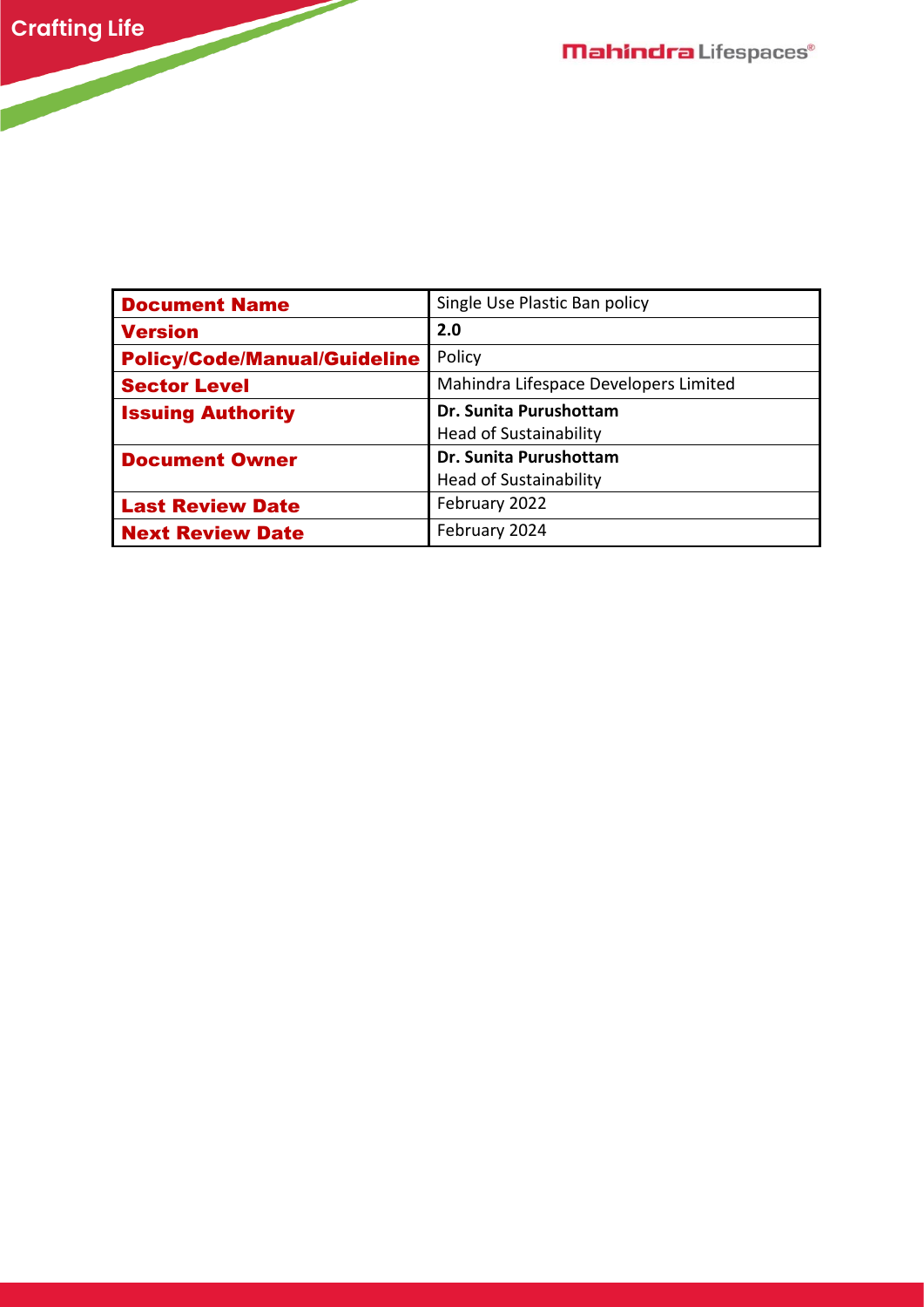# SINGLE USE PLASTIC BAN POLICY

### **Background**

Mahindra Lifespaces is a pioneer of Sustainable Urbanisation in India and has actively taken up initiatives which drive resource conservation. One of the many initiatives is reducing plastic pollution especially single use plastic, which is non-biodegradable, and takes years to disintegrate impacting soil, water, wildlife, and humans in the process. Government of India made an ambitious commitment to ban single use plastic on June 5<sup>th</sup>, 2018 - World Environment Day. Our Prime Minister reinforced this commitment on 15<sup>th</sup> August 2019, and the Government banned six single use plastic items by 2<sup>nd</sup> October 2019 with further inclusions & revisions in 2021. Mahindra and Mahindra Corporate Sustainability team and Mahindra Lifespace Developers Limited management has decided to **phase out single use plastic** across all locations, and all events. We have already phased out plastic bottles from our board meetings, and visitor meetings.

#### Definition

Single Use Plastics are "*disposable plastics (use-and-throw items) commonly used for plastic packaging made wholly or partly of plastic and are typically intended to be used only once and/or for a short period of time before they are thrown away*". These include, among other items, grocery bags, food packaging, bottles, straws, containers, cups and cutlery, and other items as included in the latest government notification on 'Plastic Waste Management Rules'.

#### **Objective**

To stop usage of single use plastic items as described in latest government notification on **'Plastic Waste Management Rules'** [\(https://cpcb.nic.in/uploads/plasticwaste/Notification-12-08-2021.pdf\)](https://cpcb.nic.in/uploads/plasticwaste/Notification-12-08-2021.pdf)' across all our locations for all events, general use, visitor use, and launches.

# Scope

This policy will be applicable across,

- Corporate and Regional offices
- **•** Project Sites Worker events/wellbeing
- Sales and CRM offices
- Events Marketing and Sales
- **•** Training events
- Board meetings
- Partner events

#### Process

- Sustainability team to communicate the policy to all stakeholders, and help in transitioning to alternative sources
- Admin staff to ensure that no single use plastic bottles, ketchup sachets, straws, or cups & other single use plastic items to be procured going forward
- Marketing for launches and other external events, and HR for associate events need to ensure that sustainability guidelines (checklist for events will be provided by sustainability team) are followed